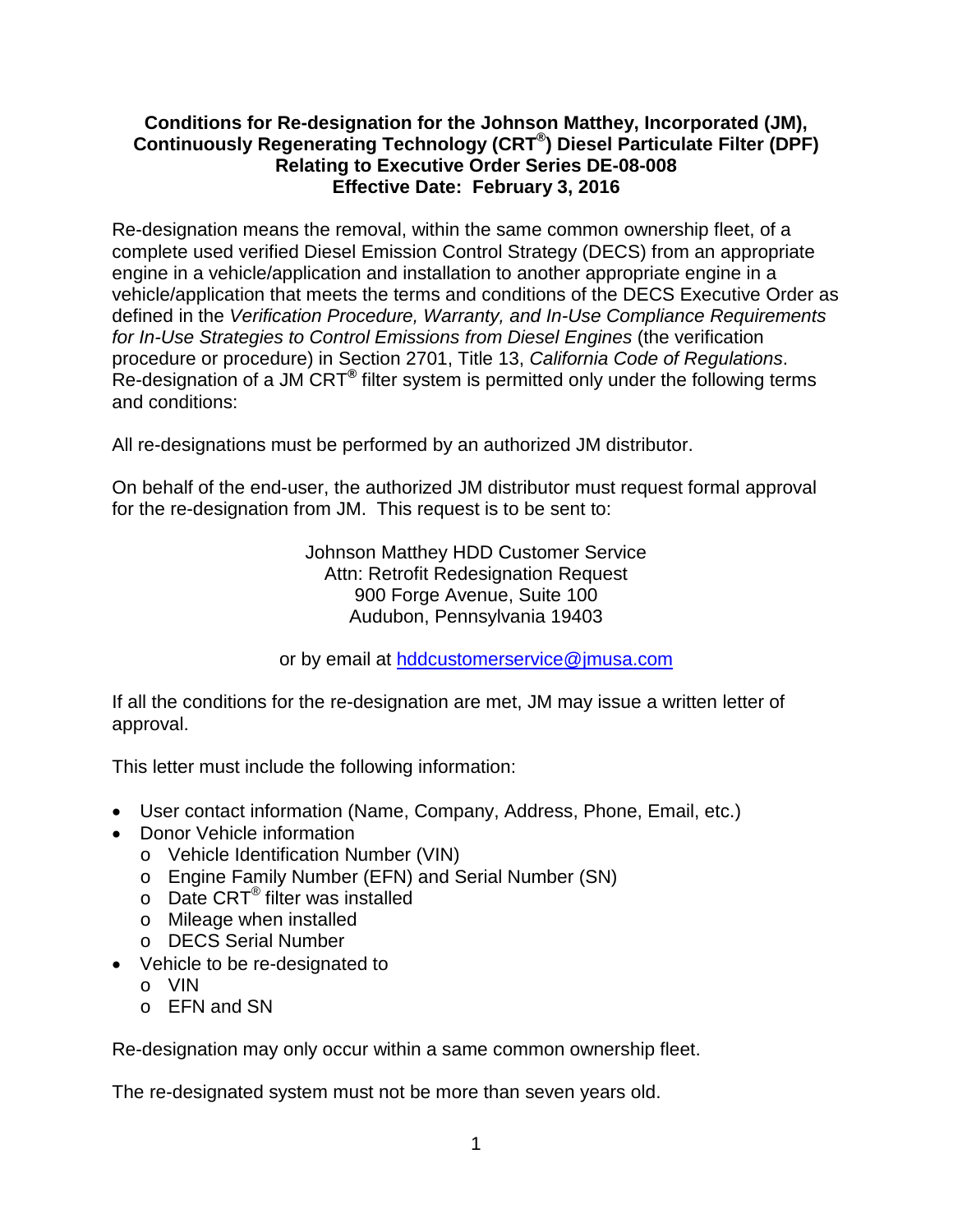Re-designation may only be done if it will meet all the requirements of the CRT<sup>®</sup> filter Executive Order are met. Executive Order. The distributor must confirm in writing that all of the conditions of the

All components of the CRT® filter may be re-designated except for the following:

| System with CRTdm G4 or earlier                    |                                                                                   |                                                                                                       |  |  |  |
|----------------------------------------------------|-----------------------------------------------------------------------------------|-------------------------------------------------------------------------------------------------------|--|--|--|
| <b>Description</b>                                 |                                                                                   | <b>Part Number</b>                                                                                    |  |  |  |
| <b>CRTdm Data Monitoring Device</b>                |                                                                                   | JM $P/N - 12464 -$ Includes the<br>CRTdm and pressure sensor and<br><b>CRTdm Installation Manual.</b> |  |  |  |
| <b>CRTdm Installation Kit</b>                      |                                                                                   | JM $P/N - 12457 - Includes$<br>thermocouple, backpressure<br>sampling tube and wiring.                |  |  |  |
| CRTdm Remote Display Module (RDM)                  |                                                                                   | JM P/N - 9363                                                                                         |  |  |  |
| <b>CRT Installation Manual</b>                     |                                                                                   | JM P/N - 10587                                                                                        |  |  |  |
|                                                    |                                                                                   |                                                                                                       |  |  |  |
| System with CRTdm G5                               |                                                                                   |                                                                                                       |  |  |  |
| <b>Description</b>                                 | <b>Part Number</b>                                                                |                                                                                                       |  |  |  |
| <b>CRTdm Remote Display</b><br>Module (RDM)        | JM P/N - 9363                                                                     |                                                                                                       |  |  |  |
| Exhaust back pressure sensor                       | JM P/N - 10106                                                                    |                                                                                                       |  |  |  |
| <b>CRTdm Installation Kit</b>                      | JM P/N - 12457 - Includes thermocouple,<br>backpressure sampling tube and wiring. |                                                                                                       |  |  |  |
| 10' Backpressure Signal Wire<br>Extension          | JM P/N - 12441                                                                    |                                                                                                       |  |  |  |
| 1/4" NPT x 1/4" Tube Fitting                       | JM P/N - 12456                                                                    |                                                                                                       |  |  |  |
| <b>CRTdm Installation Manual</b>                   | JM P/N - 12481                                                                    |                                                                                                       |  |  |  |
| <b>CRT Installation Manual</b>                     | JM P/N - 10587                                                                    |                                                                                                       |  |  |  |
| <b>CRTdm Sensor Mounting</b><br><b>Bracket Kit</b> | JM P/N - 12463                                                                    |                                                                                                       |  |  |  |

|  |  |  |  |  | Table 1 List of exception components for re-designation |
|--|--|--|--|--|---------------------------------------------------------|
|--|--|--|--|--|---------------------------------------------------------|

These components allowed for re-designation must be purchased from JM as a CRT $^\circ$ Filter Re-Designation Kit ((Part Number 12647 for CRTdm G4 or earlier, and Part Number 12646 for CRTdm G5).

 recipient vehicle. If it is too badly damaged, a DECS "Replacement Label" will be The DECS engine label from the donor vehicle must be removed and relocated to the issued by JM.